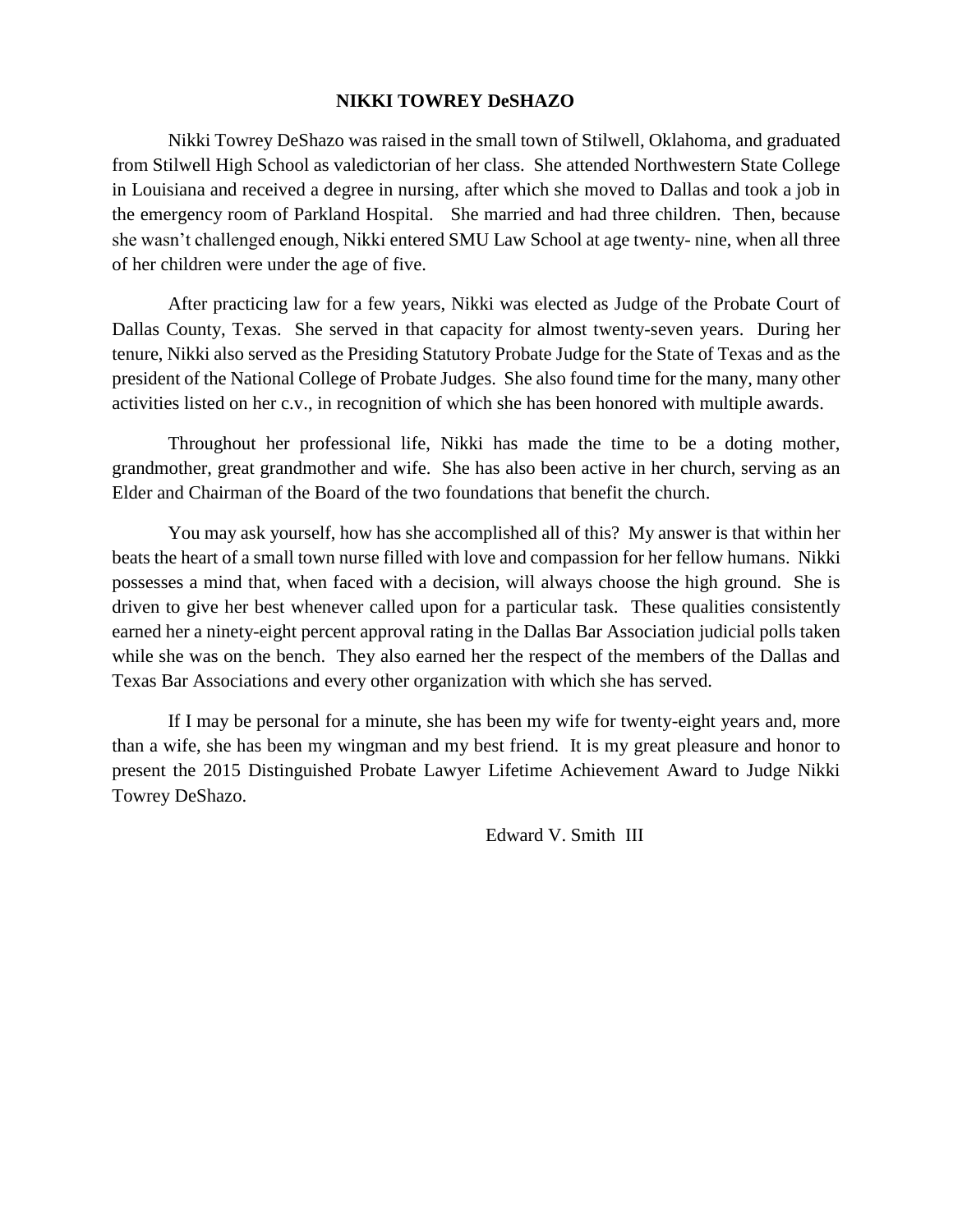# **NIKKI DeSHAZO Curriculum Vitae**

## **Profession**

Mediator, 2010 to present Judge, Probate Court of Dallas County, 1983-July, 2009 Presiding Statutory Probate Judge of Texas, 1993-1997

## **Education**

Northwestern State College, Natchitoches, La., B.S., Nursing, 1966 Southern Methodist University, J.D., 1976

### **Publication**

Probate Texas Practice Guide, Judge Nikki DeShazo, Thomas M. Featherston, Jr., Sharon Brand Gardner and Sarah Patel Pacheco, West Group, Three Volumes, 2000-2010

# **Activities**

| National College of Probate Judges                                                 |
|------------------------------------------------------------------------------------|
| President, 1998-1999                                                               |
| President Elect, 1997-1998                                                         |
| Secretary, 1996-1997                                                               |
| Executive Committee Member, 1993-2000                                              |
| Site Selection Chair, 2003-2012                                                    |
| <b>American Bar Association</b>                                                    |
| Commissioner, American Bar Association Commission, Legal Problems of the           |
| Elderly, 1997-2000                                                                 |
| National Guardianship Network Steering Committee for Guardianship Standards, 2012  |
| Elder Law Center Advisory Board, Stetson University College of Law, 2007-2012      |
| <b>Commission on National Probate Court Standards</b>                              |
| <b>Advisory Committee on Interstate Guardianships</b>                              |
| Wingspan Conference, 2002                                                          |
| Wingspan Implementation Committee, 2004                                            |
| Joint Conference on Legal and Ethical Issues in the Progression of Dementia, 2000  |
| National Conference on Public Trust and Confidence in the Justice System, 1999     |
| National Symposium on the Future of Judicial Branch Education, Curriculum          |
| Development Meeting, 1999                                                          |
| Roundtable Advisory Group, Enhancing Coordination of State Courts with the Federal |
| Representative Payment Program, a Project of the ABA Commission on Legal           |
| Problems of the Elderly and the ABA Center on Children and the Law, 1999-2001      |
| <b>State Bar of Texas</b>                                                          |
| Chair, Real Estate, Probate and Trust Section, 2005-2006                           |
| Treasurer, Real Estate, Probate and Trust Section, 2003-2004                       |
| President, Women and the Law Section, 1986                                         |
| Council Member, Real Estate, Probate and Trust Section, 1987-1991                  |
| Pattern Jury Charge—Family Committee, 2009-2010                                    |
| <b>Dallas Bar Association</b>                                                      |
| Member, Probate Section Council, 2010-2012                                         |
| Member, Board of Directors, 2006-2007                                              |
| Chairman, Mock Trial Committee, Dallas Bar Association, 1986                       |
| Chairman, National Mock Trial Competition, 1988                                    |